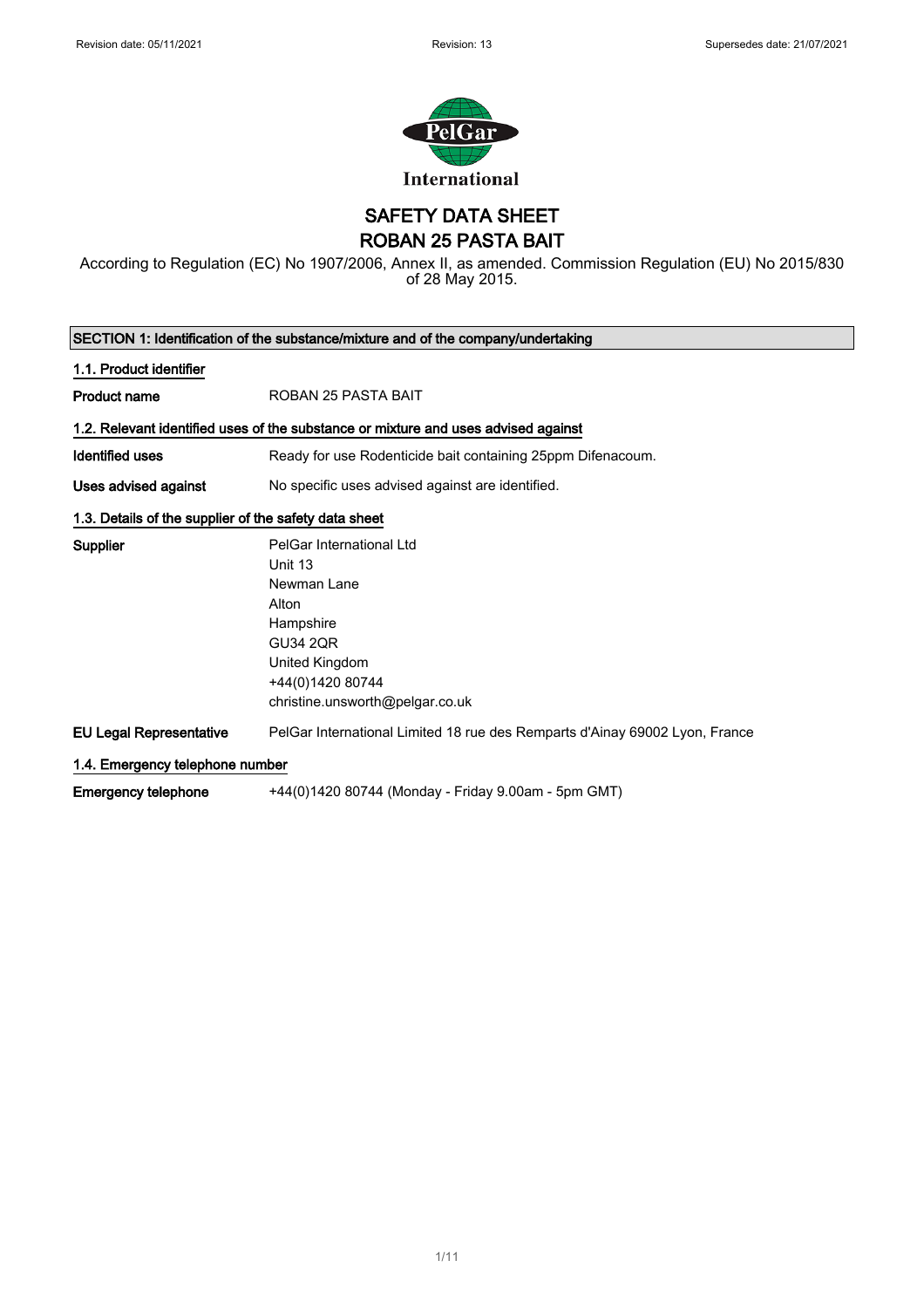| <b>National emergency telephone</b> Austria: +43 1 406 43 43 |                                                                         |
|--------------------------------------------------------------|-------------------------------------------------------------------------|
| number                                                       | Belgium: 070 245 245                                                    |
|                                                              | Bulgaria: +359 2 9154 233                                               |
|                                                              | Croatia: +3851 2348 342                                                 |
|                                                              | <b>Cyprus: 1401</b>                                                     |
|                                                              | Czech Republic: +420 224 919 293, +420 224 915 402                      |
|                                                              | Denmark: +45 8212 1212                                                  |
|                                                              | Estonia: 16662                                                          |
|                                                              | Finland: 0800 147 111                                                   |
|                                                              | France: +33 (0) 145 42 59 59                                            |
|                                                              | Germany: +44 (0)1420 80744 (9am-5pm Monday- Friday GMT)                 |
|                                                              | Greece: (0030) 2107793777                                               |
|                                                              | Hungary: +36-80-201-199                                                 |
|                                                              | Iceland: (+354) 543 1000 / 112                                          |
|                                                              | Ireland: Members of Public: +353 (01) 809 2166. (8am-10pm daily)        |
|                                                              | Ireland: Healthcare Professionals: +353 (01) 809 2566 (24 hour service) |
|                                                              | Italy: 0382-24444                                                       |
|                                                              | Latvia: +371 67042473                                                   |
|                                                              | Liechtenstein: +44 (0)1420 80744 (9am-5pm Monday- Friday GMT)           |
|                                                              | Lithuania: +370 (85) 2362052                                            |
|                                                              | Luxembourg: 8002 5500                                                   |
|                                                              | Malta: +44 (0)1420 80744 (9am-5pm Monday- Friday GMT)                   |
|                                                              | Netherlands: +31(0)30 274 8888 Healthcare Professionals only            |
|                                                              | Norway: 22 59 13 00                                                     |
|                                                              | Poland: +44 (0)1420 80744 (9am-5pm Monday- Friday GMT)                  |
|                                                              | Portugal: +351 800 250 250                                              |
|                                                              | Romania: +40213183606                                                   |
|                                                              | Slovakia: +421 2 5477 4166                                              |
|                                                              | Slovenia: 112                                                           |
|                                                              | Spain: +34 91 562 04 20                                                 |
|                                                              | Sweden: 112 - Begär Giftinformation                                     |

#### SECTION 2: Hazards identification

| 2.1. Classification of the substance or mixture |  |  |
|-------------------------------------------------|--|--|
|                                                 |  |  |

| Classification (EC 1272/2008) |                  |  |
|-------------------------------|------------------|--|
| <b>Physical hazards</b>       | Not Classified   |  |
| Health hazards                | STOT RF 2 - H373 |  |
| <b>Environmental hazards</b>  | Not Classified   |  |
| 2.2. Label elements           |                  |  |

Hazard pictograms



Signal word Warning

Hazard statements **H373 May cause damage to organs (Blood)** through prolonged or repeated exposure.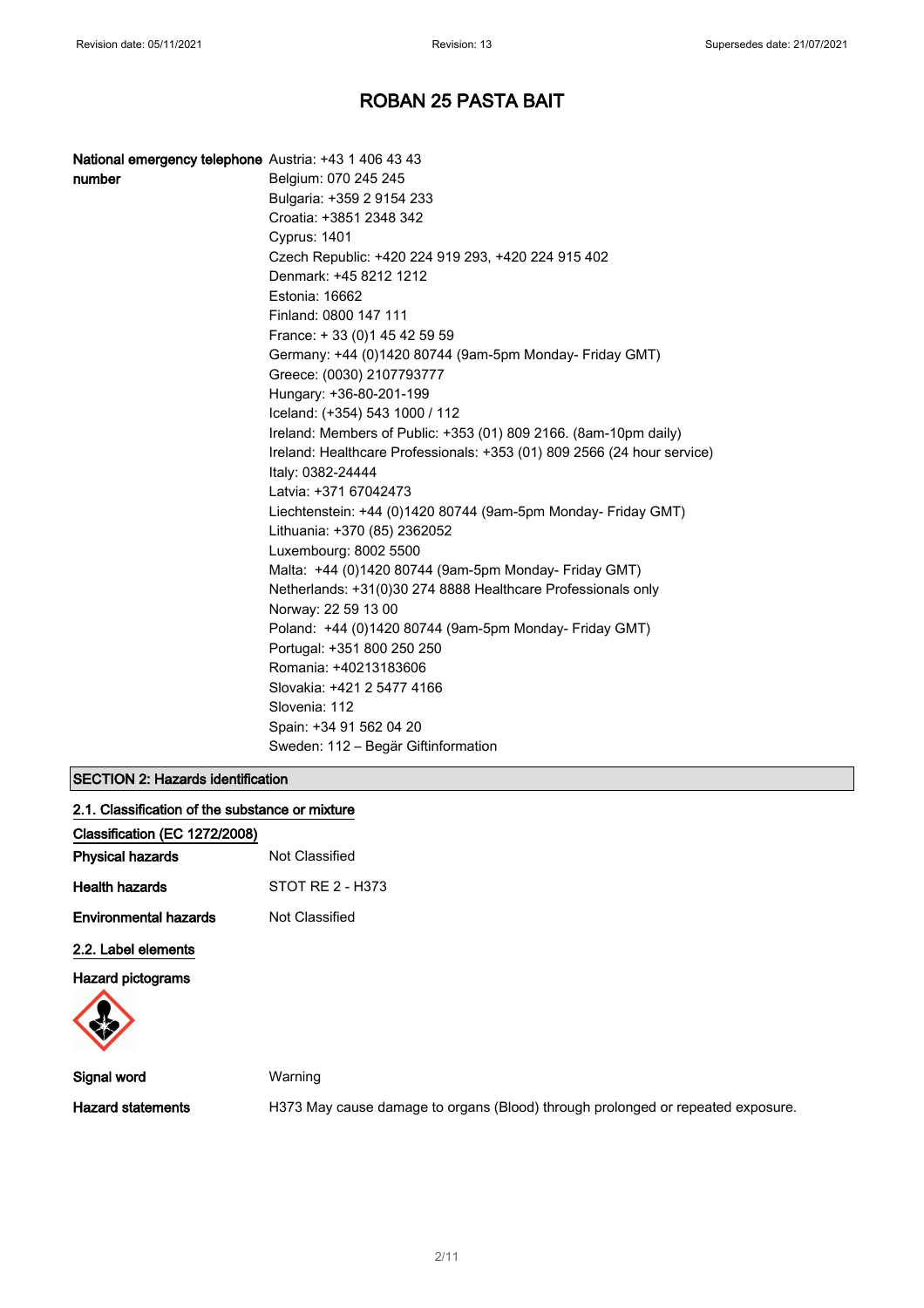| <b>Precautionary statements</b>   | P <sub>102</sub> Keep out of reach of children.<br>P103 Read label before use.<br>P262 Do not get in eyes, on skin, or on clothing.<br>P270 Do not eat, drink or smoke when using this product.<br>P273 Avoid release to the environment.<br>P280 Wear protective gloves.<br>P301+P310 IF SWALLOWED: Immediately call a POISON CENTER/ doctor.<br>P314 Get medical advice/ attention if you feel unwell.<br>P404 Store in a closed container.<br>P405 Store locked up.<br>P501 Dispose of contents/ container in accordance with national regulations. |
|-----------------------------------|--------------------------------------------------------------------------------------------------------------------------------------------------------------------------------------------------------------------------------------------------------------------------------------------------------------------------------------------------------------------------------------------------------------------------------------------------------------------------------------------------------------------------------------------------------|
| Supplemental label<br>information | Keep / Store away from foodstuffs, beverages and animal feeding stuffs.<br>Use of protective gloves is recommended for Professional users only                                                                                                                                                                                                                                                                                                                                                                                                         |
| <b>UFI</b>                        | UFI: TE00-E048-6004-Q8FS                                                                                                                                                                                                                                                                                                                                                                                                                                                                                                                               |

### 2.3. Other hazards

This product does not contain any substances classified as PBT or vPvB.

### SECTION 3: Composition/information on ingredients

| 3.2. Mixtures                                                                                                                                                                     |                                |
|-----------------------------------------------------------------------------------------------------------------------------------------------------------------------------------|--------------------------------|
| 2,2'-Iminodiethanol                                                                                                                                                               | < 0.1%                         |
| CAS number: 111-42-2                                                                                                                                                              | EC number: 203-868-0           |
| Classification<br>Acute Tox. 4 - H302<br>Skin Irrit. 2 - H315<br>Eye Dam. 1 - H318<br>STOT RE 2 - H373                                                                            |                                |
| <b>DIFENACOUM (EU)</b>                                                                                                                                                            | 0.0025%                        |
| CAS number: 56073-07-5                                                                                                                                                            | EC number: 259-978-4           |
| M factor (Acute) = $10$                                                                                                                                                           | M factor (Chronic) = 10        |
| Classification<br>Acute Tox. 1 - H300<br>Acute Tox. 1 - H310<br>Acute Tox. 1 - H330<br>Repr. 1B - H360D<br>STOT RE 1 - H372<br>Aquatic Acute 1 - H400<br>Aquatic Chronic 1 - H410 |                                |
| <b>Denatonium Benzoate</b><br>CAS number: 3734-33-6                                                                                                                               | < 0.1%<br>EC number: 223-095-2 |
| Classification<br>Acute Tox. 4 - H302<br>Aquatic Chronic 3 - H412                                                                                                                 |                                |

The full text for all hazard statements is displayed in Section 16.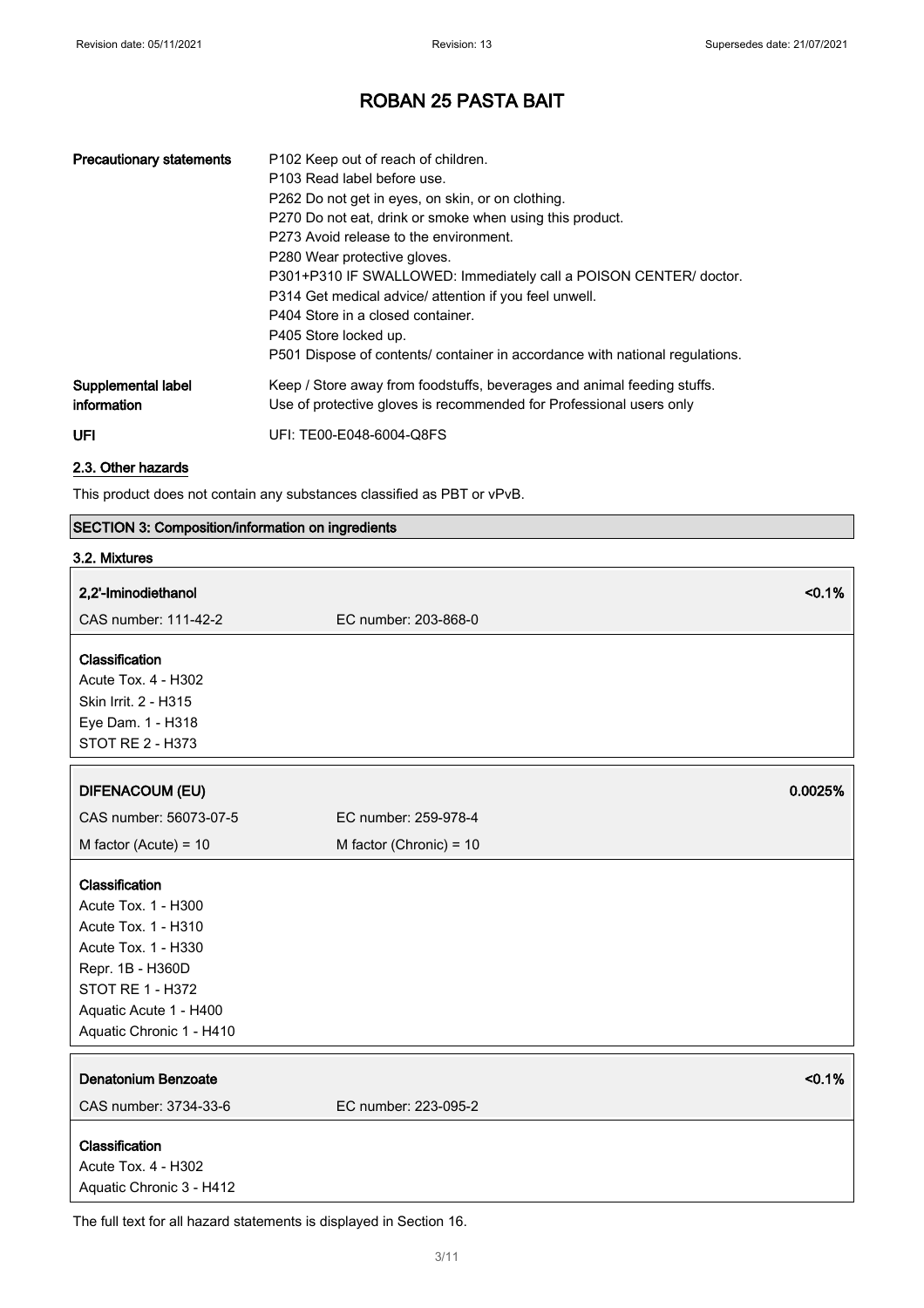### SECTION 4: First aid measures

### 4.1. Description of first aid measures

| <b>General information</b>                                                      | In case of accident or if you feel unwell, seek medical advice immediately (show the label<br>where possible). Advice for Medical Doctors: Difenacoum is an indirect anti-coagulant.<br>Phytomenadione, Vitamin K, is antidotal. Determin prothrombin time not less than 18 hours<br>after consumption. If elevated, administer Vitamin K1 until prothrombin time normalises.<br>Continue determination of prothrombin time for two weeks after withdrawal of antidote and<br>resume treatment if elevation occurs in that time. |  |  |
|---------------------------------------------------------------------------------|----------------------------------------------------------------------------------------------------------------------------------------------------------------------------------------------------------------------------------------------------------------------------------------------------------------------------------------------------------------------------------------------------------------------------------------------------------------------------------------------------------------------------------|--|--|
| Inhalation                                                                      | Due to the physical nature of this product, exposure by this route is unlikely. IF INHALED:<br>Move affected person to fresh air and keep warm and at rest in a position comfortable for<br>breathing. Get medical attention if symptoms are severe or persist.                                                                                                                                                                                                                                                                  |  |  |
| Ingestion                                                                       | Rinse mouth thoroughly with water. Do not induce vomiting. Get medical attention<br>immediately.                                                                                                                                                                                                                                                                                                                                                                                                                                 |  |  |
| Skin contact                                                                    | May cause irritation to susceptible persons. Immediately take off all contaminated clothing.<br>Wash skin thoroughly with soap and water. Get medical attention if symptoms are severe or<br>persist after washing.                                                                                                                                                                                                                                                                                                              |  |  |
| Eye contact                                                                     | May cause eye irritation to susceptible persons. Rinse immediately with plenty of water and<br>seek medical advice.                                                                                                                                                                                                                                                                                                                                                                                                              |  |  |
| Protection of first aiders                                                      | First aid personnel should wear appropriate protective equipment during any rescue.                                                                                                                                                                                                                                                                                                                                                                                                                                              |  |  |
|                                                                                 | 4.2. Most important symptoms and effects, both acute and delayed                                                                                                                                                                                                                                                                                                                                                                                                                                                                 |  |  |
| <b>General information</b>                                                      | The severity of the symptoms described will vary dependent on the concentration and the<br>length of exposure.                                                                                                                                                                                                                                                                                                                                                                                                                   |  |  |
| Inhalation                                                                      | Unlikely to present an inhalation hazard. If symptoms develop move the exposed person to<br>fresh air. Immediately obtain medical advice.                                                                                                                                                                                                                                                                                                                                                                                        |  |  |
| Ingestion                                                                       | Rinse mouth. Do NOT induce vomiting. Call a doctor immediately.                                                                                                                                                                                                                                                                                                                                                                                                                                                                  |  |  |
| Skin contact                                                                    | May cause irritation.                                                                                                                                                                                                                                                                                                                                                                                                                                                                                                            |  |  |
| Eye contact                                                                     | May be slightly irritating to eyes.                                                                                                                                                                                                                                                                                                                                                                                                                                                                                              |  |  |
| 4.3. Indication of any immediate medical attention and special treatment needed |                                                                                                                                                                                                                                                                                                                                                                                                                                                                                                                                  |  |  |
| Notes for the doctor                                                            | Treat symptomatically.                                                                                                                                                                                                                                                                                                                                                                                                                                                                                                           |  |  |
| <b>SECTION 5: Firefighting measures</b>                                         |                                                                                                                                                                                                                                                                                                                                                                                                                                                                                                                                  |  |  |
| 5.1. Extinguishing media                                                        |                                                                                                                                                                                                                                                                                                                                                                                                                                                                                                                                  |  |  |
| Suitable extinguishing media                                                    | The product is not flammable. Extinguish with alcohol-resistant foam, carbon dioxide, dry<br>powder or water fog. Use fire-extinguishing media suitable for the surrounding fire.                                                                                                                                                                                                                                                                                                                                                |  |  |
| Unsuitable extinguishing<br>media                                               | Do not use water jet as an extinguisher, as this will spread the fire.                                                                                                                                                                                                                                                                                                                                                                                                                                                           |  |  |
| 5.2. Special hazards arising from the substance or mixture                      |                                                                                                                                                                                                                                                                                                                                                                                                                                                                                                                                  |  |  |
| Specific hazards                                                                | None known.                                                                                                                                                                                                                                                                                                                                                                                                                                                                                                                      |  |  |
| <b>Hazardous combustion</b><br>products                                         | Thermal decomposition or combustion products may include the following substances:<br>Harmful gases or vapours.                                                                                                                                                                                                                                                                                                                                                                                                                  |  |  |
| 5.3. Advice for firefighters                                                    |                                                                                                                                                                                                                                                                                                                                                                                                                                                                                                                                  |  |  |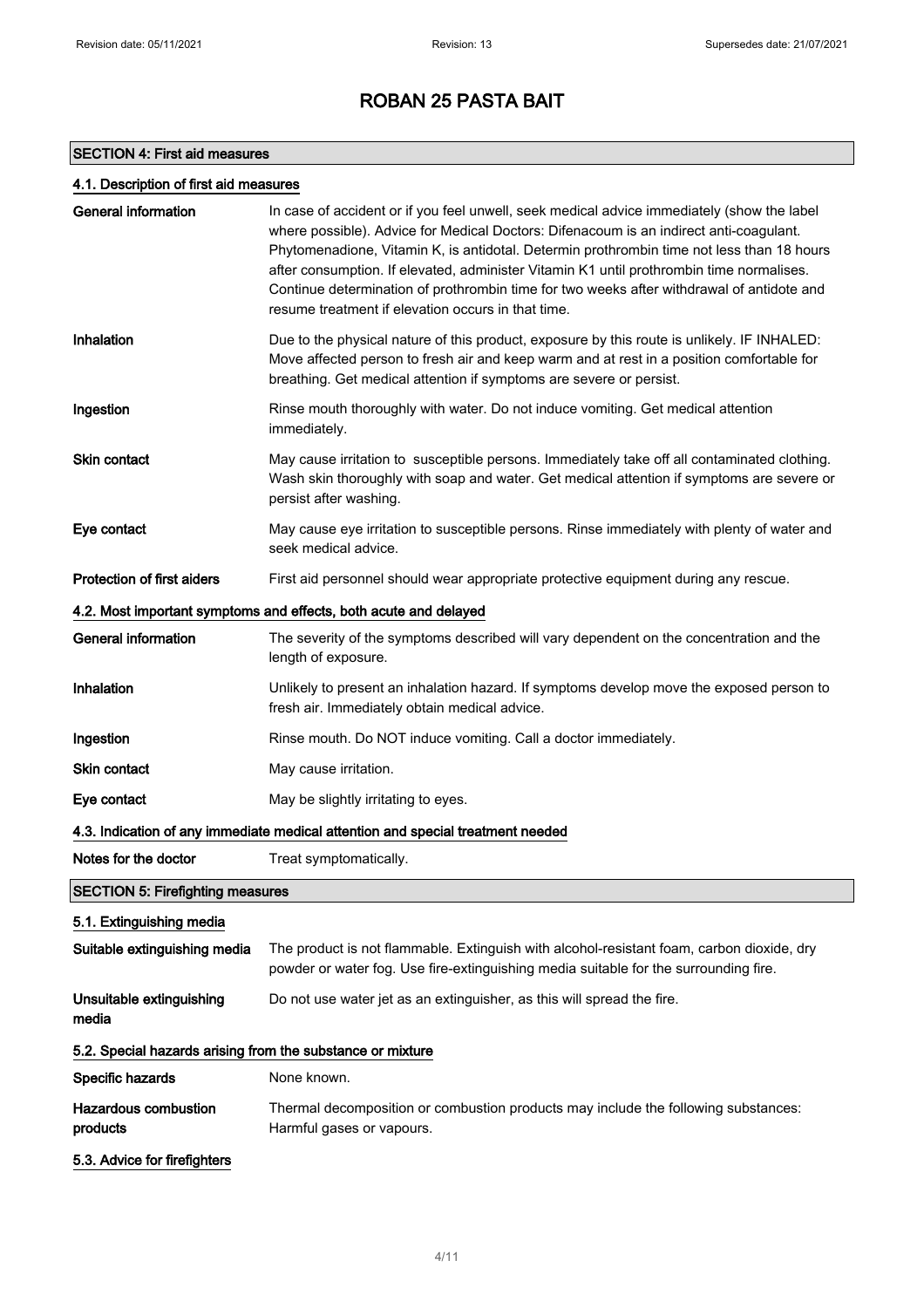| Protective actions during<br>firefighting                 | Avoid breathing fire gases or vapours. Evacuate area. Cool containers exposed to heat with<br>water spray and remove them from the fire area if it can be done without risk. Cool containers<br>exposed to flames with water until well after the fire is out.                                                                                                                                                                              |
|-----------------------------------------------------------|---------------------------------------------------------------------------------------------------------------------------------------------------------------------------------------------------------------------------------------------------------------------------------------------------------------------------------------------------------------------------------------------------------------------------------------------|
| Special protective equipment<br>for firefighters          | Wear positive-pressure self-contained breathing apparatus (SCBA) and appropriate protective<br>clothing. Firefighter's clothing conforming to European standard EN469 (including helmets,<br>protective boots and gloves) will provide a basic level of protection for chemical incidents.                                                                                                                                                  |
| <b>SECTION 6: Accidental release measures</b>             |                                                                                                                                                                                                                                                                                                                                                                                                                                             |
|                                                           | 6.1. Personal precautions, protective equipment and emergency procedures                                                                                                                                                                                                                                                                                                                                                                    |
| <b>Personal precautions</b>                               | Wear protective clothing as described in Section 8 of this safety data sheet.                                                                                                                                                                                                                                                                                                                                                               |
| 6.2. Environmental precautions                            |                                                                                                                                                                                                                                                                                                                                                                                                                                             |
| <b>Environmental precautions</b>                          | Avoid discharge into drains or watercourses or onto the ground.                                                                                                                                                                                                                                                                                                                                                                             |
| 6.3. Methods and material for containment and cleaning up |                                                                                                                                                                                                                                                                                                                                                                                                                                             |
| Methods for cleaning up                                   | Wear protective clothing as described in Section 8 of this safety data sheet. Clear up spills<br>immediately and dispose of waste safely. Collect spillage with a shovel and broom, or similar<br>and reuse, if possible. Collect and place in suitable waste disposal containers and seal<br>securely. Flush contaminated area with plenty of water. Wash thoroughly after dealing with a<br>spillage. For waste disposal, see Section 13. |
| 6.4. Reference to other sections                          |                                                                                                                                                                                                                                                                                                                                                                                                                                             |
| Reference to other sections                               | For personal protection, see Section 8. See Section 11 for additional information on health<br>hazards. See Section 12 for additional information on ecological hazards. For waste disposal,<br>see Section 13.                                                                                                                                                                                                                             |
| <b>SECTION 7: Handling and storage</b>                    |                                                                                                                                                                                                                                                                                                                                                                                                                                             |
| 7.1. Precautions for safe handling                        |                                                                                                                                                                                                                                                                                                                                                                                                                                             |
| <b>Usage precautions</b>                                  | As the product is a paste it is unlikely to produce dust. Read and follow manufacturer's<br>recommendations. Wear protective clothing as described in Section 8 of this safety data<br>sheet. Keep away from food, drink and animal feeding stuffs. Keep container tightly sealed<br>when not in use.                                                                                                                                       |
| Advice on general<br>occupational hygiene                 | Wash promptly if skin becomes contaminated. Take off contaminated clothing. Wash<br>contaminated clothing before reuse. Wash after use and before eating, smoking and using the<br>toilet.                                                                                                                                                                                                                                                  |
|                                                           | 7.2. Conditions for safe storage, including any incompatibilities                                                                                                                                                                                                                                                                                                                                                                           |
| <b>Storage precautions</b>                                | Keep out of the reach of children. Keep away from food, drink and animal feeding stuffs. Keep<br>only in the original container. Keep container tightly closed, in a cool, well ventilated place.<br>Protect containers from damage. Keep away from oxidising materials, heat and flames.                                                                                                                                                   |
| Storage class                                             | Unspecified storage.                                                                                                                                                                                                                                                                                                                                                                                                                        |
| 7.3. Specific end use(s)                                  |                                                                                                                                                                                                                                                                                                                                                                                                                                             |
| Specific end use(s)                                       | The identified uses for this product are detailed in Section 1.2.                                                                                                                                                                                                                                                                                                                                                                           |
| Usage description                                         | Ready to use Rodenticide bait containing 25ppm Difenacoum.                                                                                                                                                                                                                                                                                                                                                                                  |
| <b>SECTION 8: Exposure controls/Personal protection</b>   |                                                                                                                                                                                                                                                                                                                                                                                                                                             |
|                                                           |                                                                                                                                                                                                                                                                                                                                                                                                                                             |

### 8.1. Control parameters

#### Occupational exposure limits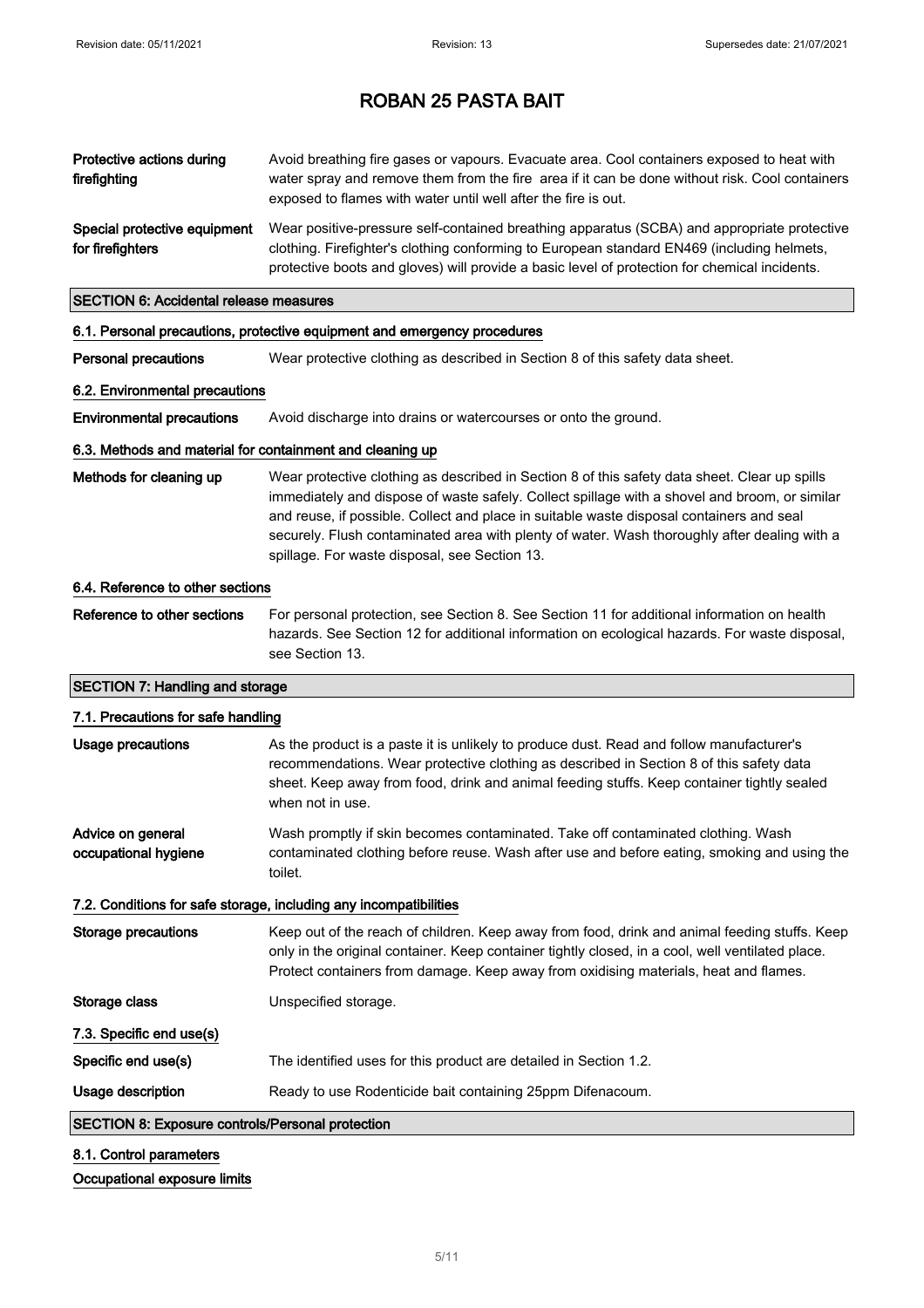Propane-1,2-diol (Propane-1,2-diol Particulates) WEL 8-Hr limit mg/M3: 10 Propane-1,2-diol (Propane-1,2-diol total vapour and particulates) WEL 8-Hr limit ppm: 150 WEL 8Hr limit mg/M3: 474 Flour WEL 8-Hr limit mg/M3: 10 WEL 15 min limit mg/M3: 30

| 8.2. Exposure controls                    |                                                                                                                                       |
|-------------------------------------------|---------------------------------------------------------------------------------------------------------------------------------------|
| Appropriate engineering<br>controls       | Provide adequate ventilation.                                                                                                         |
| <b>Personal protection</b>                | Keep away from food stuffs.                                                                                                           |
| Eye/face protection                       | Avoid contact with eyes.                                                                                                              |
| Hand protection                           | Suitable chemical resistant gloves are recommended for professional users.                                                            |
| Other skin and body<br>protection         | Personal protective equipment for the body should be selected based on the task being<br>performed and the risks involved.            |
| Hygiene measures                          | Wash hands thoroughly after handling. Do not eat, drink or smoke when using this product.<br>Wash contaminated clothing before reuse. |
| <b>Respiratory protection</b>             | Provide adequate ventilation.                                                                                                         |
| <b>Environmental exposure</b><br>controls | Keep container tightly sealed when not in use. Avoid release to the environment.                                                      |

#### SECTION 9: Physical and chemical properties

#### 9.1. Information on basic physical and chemical properties

| 9. 1. INNUMBRION ON DASIC PHYSICAL AND CHEMICAL PROPERTIES |                           |
|------------------------------------------------------------|---------------------------|
| Appearance                                                 | Paste.                    |
| Colour                                                     | Red. Blue.                |
| Odour                                                      | Characteristic.           |
| <b>Odour threshold</b>                                     | No information available. |
| pH                                                         | No information available. |
| <b>Melting point</b>                                       | Not relevant.             |
| Initial boiling point and range                            | No information available. |
| Flash point                                                | No information available. |
| <b>Evaporation rate</b>                                    | No information available. |
| <b>Evaporation factor</b>                                  | No information available. |
| Flammability (solid, gas)                                  | combustible               |
| Upper/lower flammability or<br>explosive limits            | No information available. |
| Other flammability                                         | No information available. |
| Vapour pressure                                            | Not relevant.             |
| Vapour density                                             | Not relevant.             |
| <b>Relative density</b>                                    | No information available. |
| <b>Bulk density</b>                                        | No information available. |
| Solubility(ies)                                            | No information available. |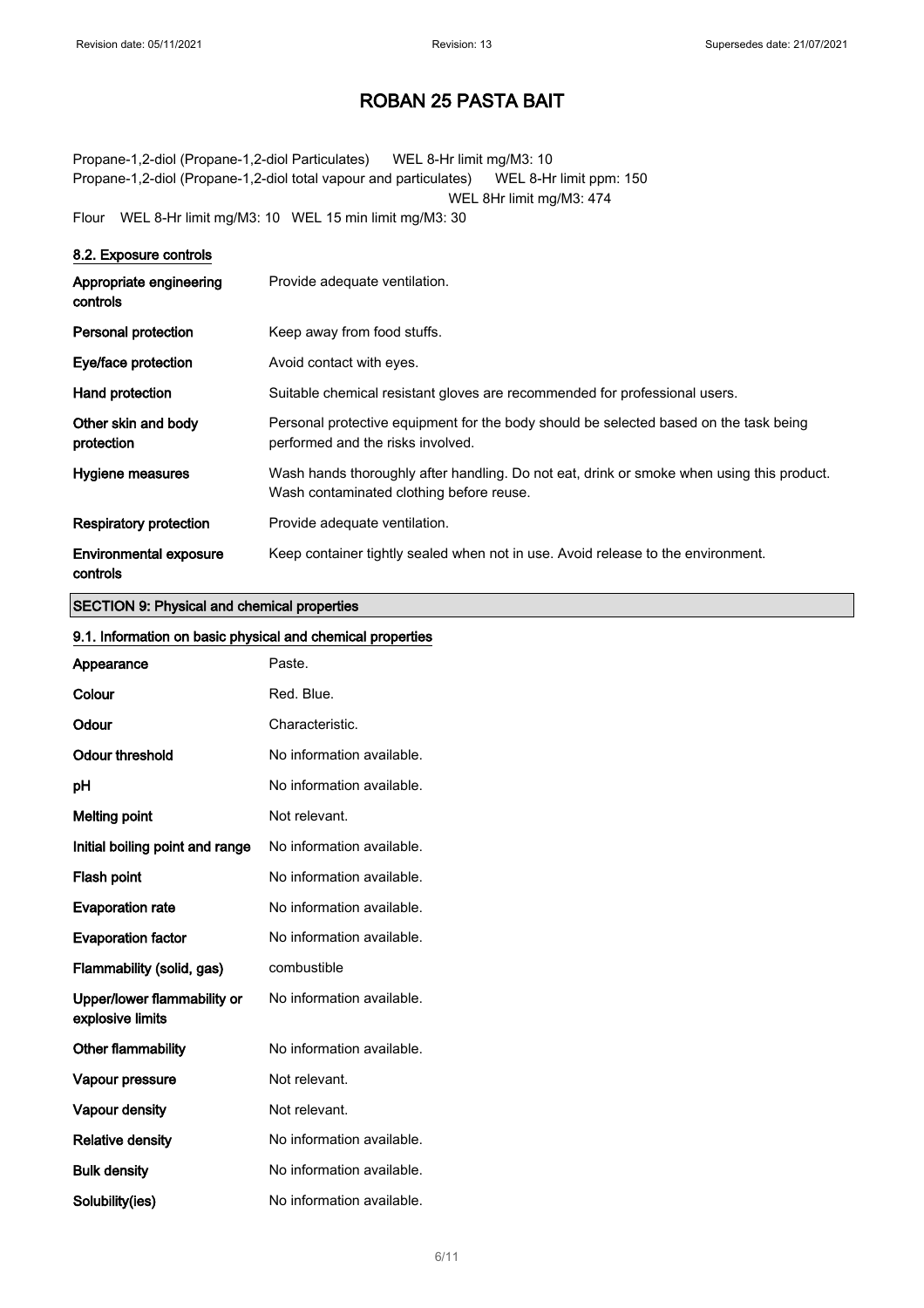| <b>Partition coefficient</b>                                        | Not relevant.                                                                                                                                                           |
|---------------------------------------------------------------------|-------------------------------------------------------------------------------------------------------------------------------------------------------------------------|
| Auto-ignition temperature                                           | No information available.                                                                                                                                               |
| <b>Decomposition Temperature</b>                                    | No information available.                                                                                                                                               |
| <b>Viscosity</b>                                                    | No information available.                                                                                                                                               |
| <b>Explosive properties</b>                                         | Not considered to be explosive.                                                                                                                                         |
| Explosive under the influence<br>of a flame                         | Not considered to be explosive.                                                                                                                                         |
| <b>Oxidising properties</b>                                         | Not oxidising.                                                                                                                                                          |
| 9.2. Other information                                              |                                                                                                                                                                         |
| <b>SECTION 10: Stability and reactivity</b>                         |                                                                                                                                                                         |
| 10.1. Reactivity                                                    |                                                                                                                                                                         |
| <b>Reactivity</b>                                                   | There are no known reactivity hazards associated with this product.                                                                                                     |
| 10.2. Chemical stability                                            |                                                                                                                                                                         |
| <b>Stability</b>                                                    | Stable at normal ambient temperatures and when used as recommended. Stable under the<br>prescribed storage conditions.                                                  |
| 10.3. Possibility of hazardous reactions                            |                                                                                                                                                                         |
| Possibility of hazardous<br>reactions                               | No potentially hazardous reactions known.                                                                                                                               |
| 10.4. Conditions to avoid                                           |                                                                                                                                                                         |
| <b>Conditions to avoid</b>                                          | There are no known conditions that are likely to result in a hazardous situation.                                                                                       |
| 10.5. Incompatible materials                                        |                                                                                                                                                                         |
| Materials to avoid                                                  | Keep away from oxidising materials, heat and flames.                                                                                                                    |
| 10.6. Hazardous decomposition products                              |                                                                                                                                                                         |
| Hazardous decomposition<br>products                                 | Does not decompose when used and stored as recommended. Thermal decomposition or<br>combustion products may include the following substances: Harmful gases or vapours. |
| <b>SECTION 11: Toxicological information</b>                        |                                                                                                                                                                         |
| 11.1. Information on toxicological effects                          |                                                                                                                                                                         |
| Acute toxicity - oral<br>Notes (oral LD <sub>50</sub> )             | >2000 mg/kg                                                                                                                                                             |
| Acute toxicity - dermal<br>Notes (dermal LD <sub>50</sub> )         | >2000 mg/kg                                                                                                                                                             |
| Acute toxicity - inhalation<br>Notes (inhalation LC <sub>50</sub> ) | >5 mg/l (Dust)                                                                                                                                                          |
| Skin corrosion/irritation<br>Animal data                            | Based on available data the classification criteria are not met.                                                                                                        |
| Serious eye damage/irritation<br>Serious eye damage/irritation      | Based on available data the classification criteria are not met.                                                                                                        |
| Respiratory sensitisation<br>Respiratory sensitisation              | Based on available data the classification criteria are not met.                                                                                                        |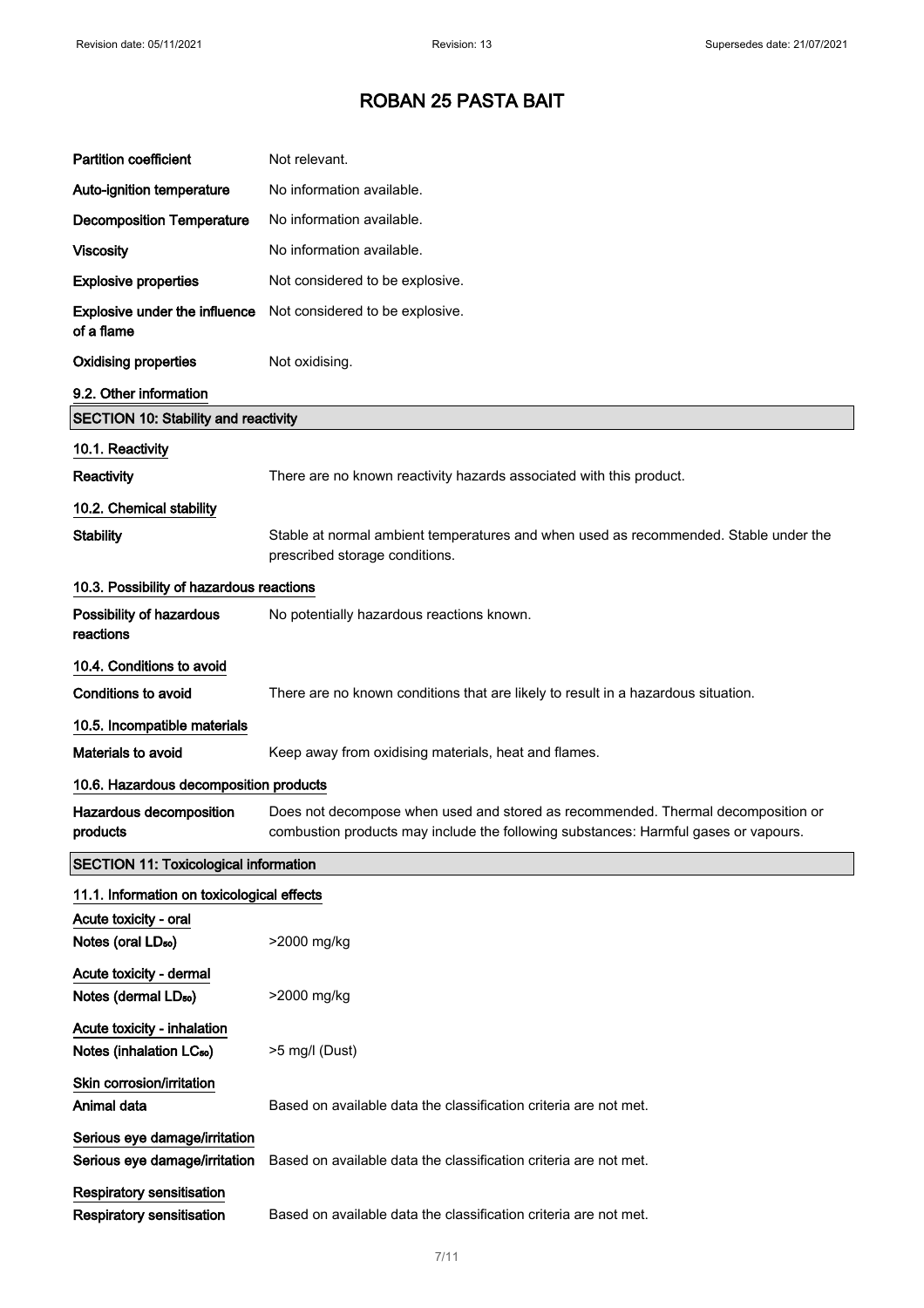| <b>Skin sensitisation</b><br><b>Skin sensitisation</b>     | Based on available data the classification criteria are not met.                                                                                                                                  |  |
|------------------------------------------------------------|---------------------------------------------------------------------------------------------------------------------------------------------------------------------------------------------------|--|
| Germ cell mutagenicity<br>Genotoxicity - in vitro          | Based on available data the classification criteria are not met.                                                                                                                                  |  |
| Carcinogenicity<br>Carcinogenicity                         | Based on available data the classification criteria are not met.                                                                                                                                  |  |
| <b>IARC</b> carcinogenicity                                | None of the ingredients are listed or exempt.                                                                                                                                                     |  |
| Reproductive toxicity<br>Reproductive toxicity - fertility | Based on available data the classification criteria are not met.                                                                                                                                  |  |
| Reproductive toxicity -<br>development                     | Contains an ingredient listed as: Reprotoxic                                                                                                                                                      |  |
| Specific target organ toxicity - single exposure           |                                                                                                                                                                                                   |  |
| STOT - single exposure                                     | Not classified as a specific target organ toxicant after a single exposure.                                                                                                                       |  |
| Specific target organ toxicity - repeated exposure         |                                                                                                                                                                                                   |  |
| STOT - repeated exposure                                   | STOT RE 2 - H373 May cause damage to organs through prolonged or repeated exposure.                                                                                                               |  |
| <b>Aspiration hazard</b><br>Aspiration hazard              | Not relevant. Solid.                                                                                                                                                                              |  |
| <b>General information</b>                                 | The severity of the symptoms described will vary dependent on the concentration and the<br>length of exposure.                                                                                    |  |
| Inhalation                                                 | No specific symptoms known.                                                                                                                                                                       |  |
| Ingestion                                                  | See section 4 - First Aid                                                                                                                                                                         |  |
| <b>Skin contact</b>                                        | Prolonged contact may cause dryness of the skin.                                                                                                                                                  |  |
| Eye contact                                                | No specific symptoms known.                                                                                                                                                                       |  |
| Route of exposure                                          | Ingestion Inhalation Skin and/or eye contact                                                                                                                                                      |  |
| <b>Toxicity of ingredients</b>                             | Denatonium Benzoate: LD50 Oral (Rat) = 584 mg/kg LC50 (Rat) 4h: >8.7 mg/l Difenacoum<br>Acute Oral ≤5mg/kg Acute Dermal ≤50mg/kg Acute Inhalation ≤0.05mg/kg (Commission<br>Regulation 2016/1179) |  |
| <b>SECTION 12: Ecological information</b>                  |                                                                                                                                                                                                   |  |
| Ecotoxicity                                                | Not regarded as dangerous for the environment. However, large or frequent spills may have<br>hazardous effects on the environment.                                                                |  |
| 12.1. Toxicity                                             |                                                                                                                                                                                                   |  |
| <b>Toxicity</b>                                            | Based on available data the classification criteria are not met.                                                                                                                                  |  |
| 12.2. Persistence and degradability                        |                                                                                                                                                                                                   |  |
|                                                            | Persistence and degradability The degradability of the product is not known.                                                                                                                      |  |
| 12.3. Bioaccumulative potential                            |                                                                                                                                                                                                   |  |
| <b>Bioaccumulative potential</b>                           | No data available on bioaccumulation.                                                                                                                                                             |  |
| <b>Partition coefficient</b>                               | Not relevant.                                                                                                                                                                                     |  |
| 12.4. Mobility in soil                                     |                                                                                                                                                                                                   |  |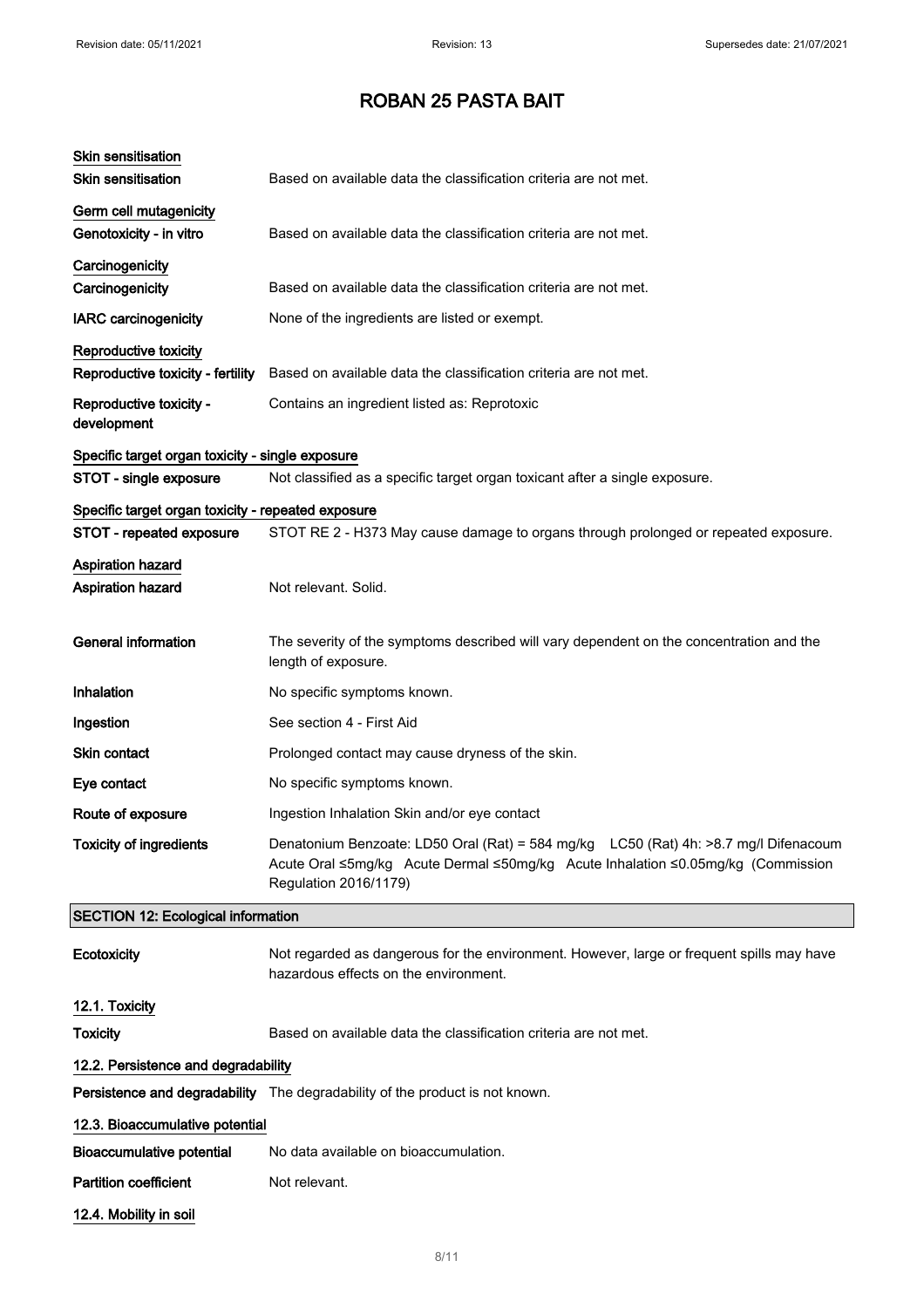| <b>Mobility</b>                                                                                      | No data available.                                                                                                                                                        |  |
|------------------------------------------------------------------------------------------------------|---------------------------------------------------------------------------------------------------------------------------------------------------------------------------|--|
| 12.5. Results of PBT and vPvB assessment                                                             |                                                                                                                                                                           |  |
| 12.6. Other adverse effects                                                                          |                                                                                                                                                                           |  |
| Other adverse effects                                                                                | Toxic to mammals, including domesticated animals and birds if ingested. Exposure of non-<br>target animals should be prevented.                                           |  |
| <b>Toxicity of ingredients</b>                                                                       | Difenacoum<br>Daphnia EC50/48Hr = 0.91 mg/l Rainbow trout LC50/96Hr = 0.33 mg/l                                                                                           |  |
| <b>SECTION 13: Disposal considerations</b>                                                           |                                                                                                                                                                           |  |
| 13.1. Waste treatment methods                                                                        |                                                                                                                                                                           |  |
| <b>General information</b>                                                                           | This material and its container must be disposed of in a safe way.                                                                                                        |  |
| <b>Disposal methods</b>                                                                              | Dispose of in accordance with applicable regional, national, and local laws and regulations.<br>Dispose of Contaminated packaging as unused product unless fully cleaned. |  |
| <b>Waste class</b>                                                                                   | Waste disposal key number from EWC is 20 01 19 (Pesticides)                                                                                                               |  |
| <b>SECTION 14: Transport information</b>                                                             |                                                                                                                                                                           |  |
| General                                                                                              | The product is not covered by international regulations on the transport of dangerous goods<br>(IMDG, IATA, ADR/RID).                                                     |  |
| 14.1. UN number                                                                                      |                                                                                                                                                                           |  |
| Not applicable.                                                                                      |                                                                                                                                                                           |  |
| 14.2. UN proper shipping name                                                                        |                                                                                                                                                                           |  |
| Not applicable.                                                                                      |                                                                                                                                                                           |  |
| 14.3. Transport hazard class(es)                                                                     |                                                                                                                                                                           |  |
| No transport warning sign required.                                                                  |                                                                                                                                                                           |  |
| 14.4. Packing group                                                                                  |                                                                                                                                                                           |  |
| Not applicable.                                                                                      |                                                                                                                                                                           |  |
| 14.5. Environmental hazards                                                                          |                                                                                                                                                                           |  |
| Environmentally hazardous substance/marine pollutant<br>No.                                          |                                                                                                                                                                           |  |
| 14.6. Special precautions for user                                                                   |                                                                                                                                                                           |  |
| Not applicable.                                                                                      |                                                                                                                                                                           |  |
| 14.7. Transport in bulk according to Annex II of MARPOL and the IBC Code                             |                                                                                                                                                                           |  |
| Transport in bulk according to Not applicable.<br>Annex II of MARPOL 73/78<br>and the IBC Code       |                                                                                                                                                                           |  |
| <b>SECTION 15: Regulatory information</b>                                                            |                                                                                                                                                                           |  |
| 15.1. Safety, health and environmental regulations/legislation specific for the substance or mixture |                                                                                                                                                                           |  |
| <b>National regulations</b>                                                                          | Authorisation number: IE/BPA 70576<br>Health and Safety at Work etc. Act 1974 (as amended).                                                                               |  |

EH40/2005 Workplace exposure limits.

The Carriage of Dangerous Goods and Use of Transportable Pressure Equipment Regulations 2009 (SI 2009 No. 1348) (as amended) ["CDG 2009"].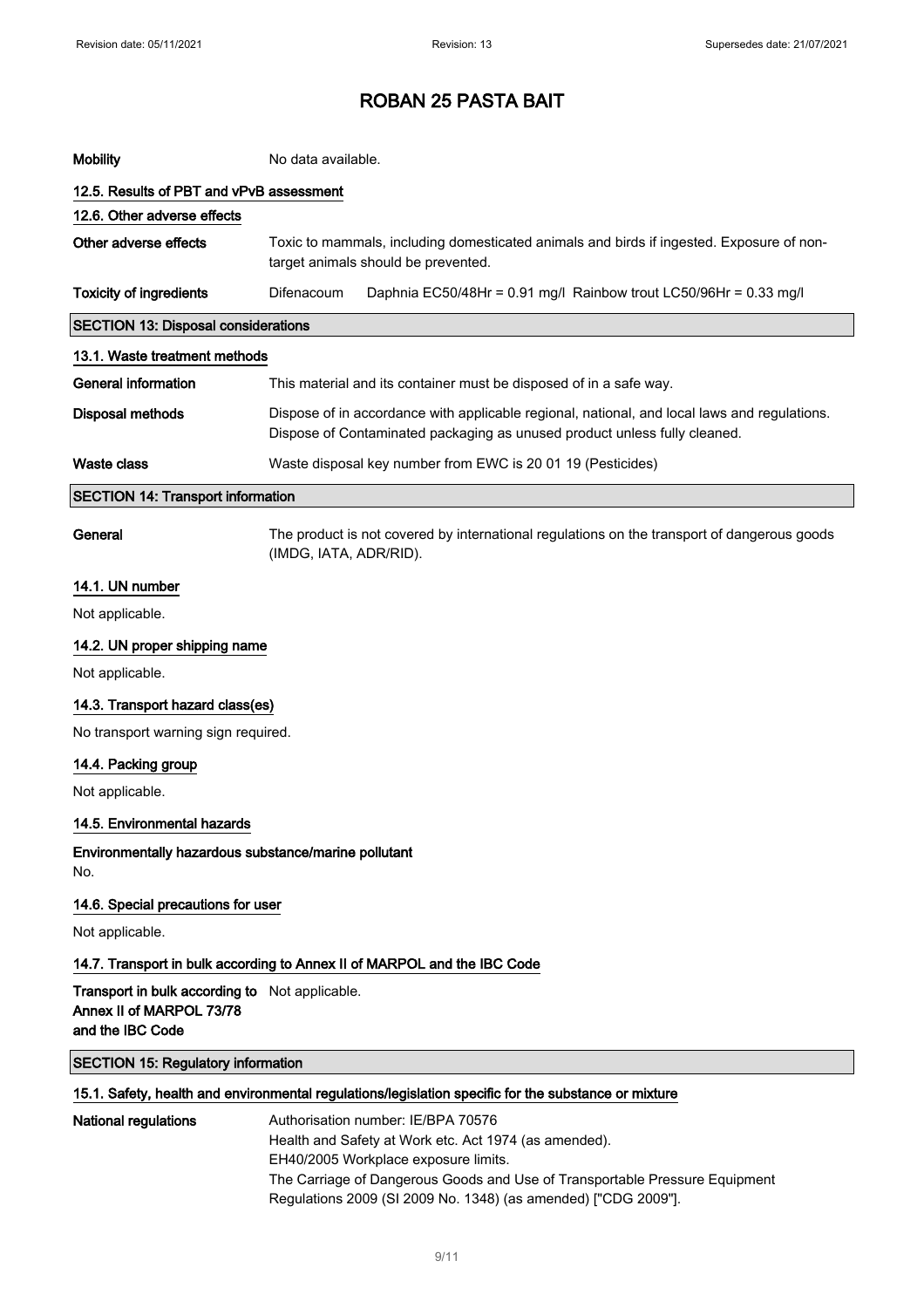EU legislation Regulation (EC) No 1907/2006 of the European Parliament and of the Council of 18 December 2006 concerning the Registration, Evaluation, Authorisation and Restriction of Chemicals (REACH) (as amended). Commission Regulation (EU) No 2015/830 of 28 May 2015. Regulation (EC) No 1272/2008 of the European Parliament and of the Council of 16 December 2008 on classification, labelling and packaging of substances and mixtures (as amended).

#### 15.2. Chemical safety assessment

No chemical safety assessment has been carried out.

#### Inventories

#### EU - EINECS/ELINCS

SECTION 16: Other information

None of the ingredients are listed or exempt.

| LOTION TO. OGIOI IMPRIMADO                                                    |                                                                                                                                                                                                                                                                                                                                                                                                                                                                                                                                                                                                                                                                                                                                                                                                                                                                                                           |
|-------------------------------------------------------------------------------|-----------------------------------------------------------------------------------------------------------------------------------------------------------------------------------------------------------------------------------------------------------------------------------------------------------------------------------------------------------------------------------------------------------------------------------------------------------------------------------------------------------------------------------------------------------------------------------------------------------------------------------------------------------------------------------------------------------------------------------------------------------------------------------------------------------------------------------------------------------------------------------------------------------|
| Abbreviations and acronyms<br>used in the safety data sheet                   | ADR: European Agreement concerning the International Carriage of Dangerous Goods by<br>Road.<br>ADN: European Agreement concerning the International Carriage of Dangerous Goods by<br>Inland Waterways.<br>RID: European Agreement concerning the International Carriage of Dangerous Goods by<br>Rail.<br>IATA: International Air Transport Association.<br>ICAO: Technical Instructions for the Safe Transport of Dangerous Goods by Air.<br>IMDG: International Maritime Dangerous Goods.<br>CAS: Chemical Abstracts Service.<br>ATE: Acute Toxicity Estimate.<br>LC <sub>50</sub> : Lethal Concentration to 50 % of a test population.<br>LD <sub>50</sub> : Lethal Dose to 50% of a test population (Median Lethal Dose).<br>EC <sub>50</sub> : 50% of maximal Effective Concentration.<br>PBT: Persistent, Bioaccumulative and Toxic substance.<br>vPvB: Very Persistent and Very Bioaccumulative. |
| <b>Classification abbreviations</b><br>and acronyms                           | STOT RE = Specific target organ toxicity-repeated exposure                                                                                                                                                                                                                                                                                                                                                                                                                                                                                                                                                                                                                                                                                                                                                                                                                                                |
| <b>Classification procedures</b><br>according to Regulation (EC)<br>1272/2008 | STOT RE 2 - H373: Commission Regulation (EU) 2016/1179                                                                                                                                                                                                                                                                                                                                                                                                                                                                                                                                                                                                                                                                                                                                                                                                                                                    |
| <b>Revision date</b>                                                          | 05/11/2021                                                                                                                                                                                                                                                                                                                                                                                                                                                                                                                                                                                                                                                                                                                                                                                                                                                                                                |
| <b>Revision</b>                                                               | 13                                                                                                                                                                                                                                                                                                                                                                                                                                                                                                                                                                                                                                                                                                                                                                                                                                                                                                        |
| Supersedes date                                                               | 21/07/2021                                                                                                                                                                                                                                                                                                                                                                                                                                                                                                                                                                                                                                                                                                                                                                                                                                                                                                |
| <b>SDS number</b>                                                             | 21436                                                                                                                                                                                                                                                                                                                                                                                                                                                                                                                                                                                                                                                                                                                                                                                                                                                                                                     |